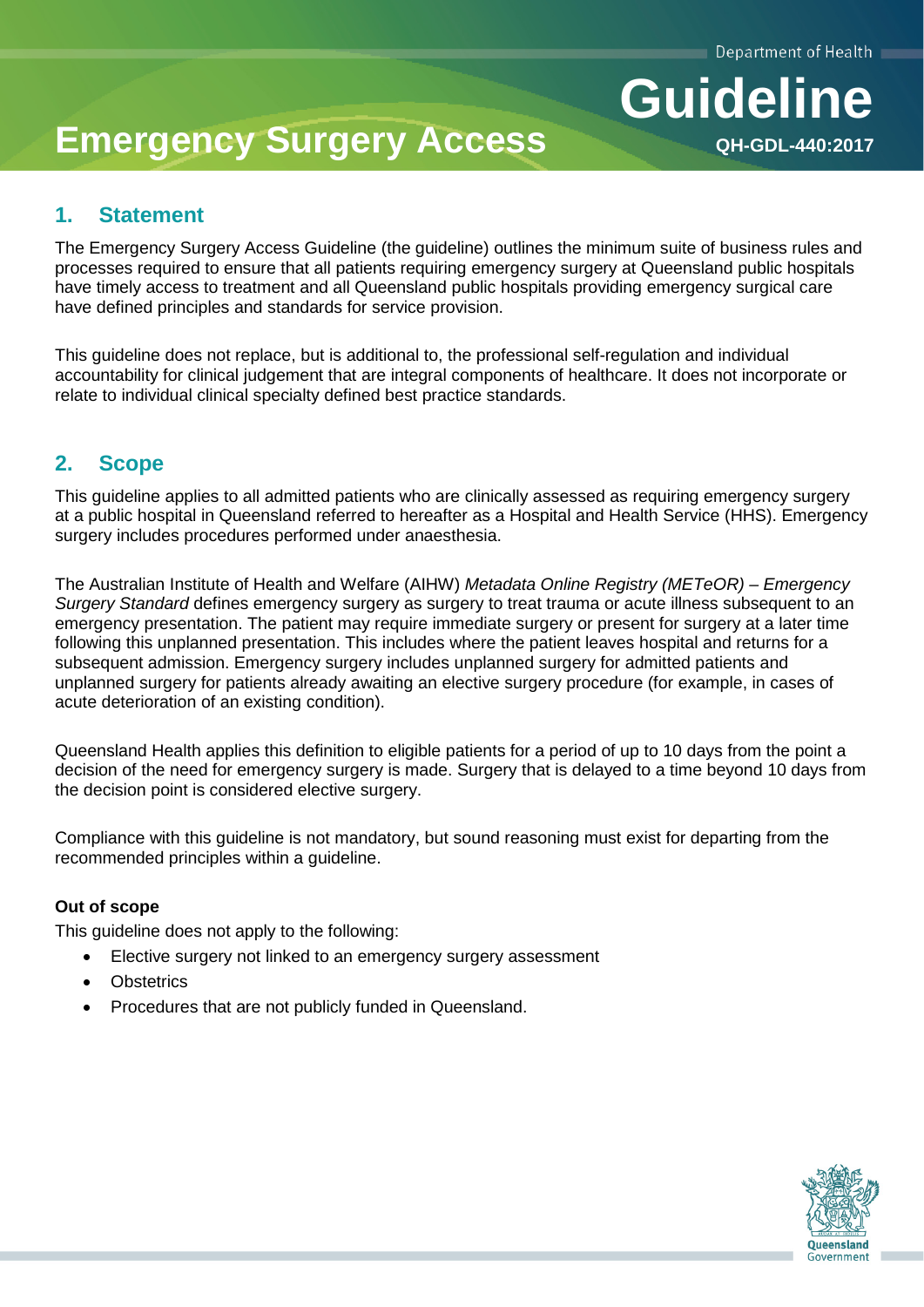## **3. Requirements**

#### **3.1 Eligibility**

Eligible patients are those patients who have a condition that has been medically assessed as requiring emergency surgery; such as traumatic injuries, acute illness, or deterioration in existing conditions.

Patients requiring emergency surgery can be:

- admitted to the hospital via emergency departments
- currently admitted inpatients who experience a sudden deterioration in their health
- admitted to the hospital via specialist outpatient services.

Individual surgical specialities should define what constitutes a clinical emergency requiring immediate operative intervention within their specialty area and hospital.

#### **3.2 Classification**

Classification of surgical patients is determined by the planned or unplanned nature of approach. In Queensland, emergency surgery is considered to be unplanned in its nature and may extend for up to 10 days from the time a decision for surgery is made. The extended time period of up to 10 days accommodates those patients who require emergency surgery but who cannot be operated on for clinical reasons (e.g. until swelling has reduced). Surgery scheduled beyond 10 days is considered to be planned in nature, be it an initial or staged procedure, and therefore is considered elective surgery.

Patients who present to emergency departments, are current hospital inpatients, or are seen in outpatient services and are clinically assessed as having a condition requiring emergency surgery, are to be classified as emergency surgery patients for up to 10 days (as per emergency surgery priority categories) from the time a decision for surgery is made.

Patients that are classified 'emergency surgery' require completion of an emergency surgery booking form (see Section 3.6).

Patients discharged home for clinical reasons with a booked date to return for surgery within 10 days will remain classified as emergency surgery patients.

Patients with a booked date to return for surgery beyond 10 days from the time a decision for surgery is made will be classified as elective surgery patients.

Those patients classified as elective surgery require:

- completion of an elective surgery admission booking form
- registration on the elective surgery waiting list with ongoing management as per the Elective Surgery Implementation Standard.

All patients undergoing a surgical procedure (emergency or elective surgery classifications) should have some form of pre procedure preparation to ensure a maximum level of fitness/willingness and availability for surgery.

#### **3.3 Priority categorisation**

Emergency surgery patients are those whose clinical acuity has been assessed as to require surgery within 10 days of the decision being made. By virtue of their medical condition, these patients are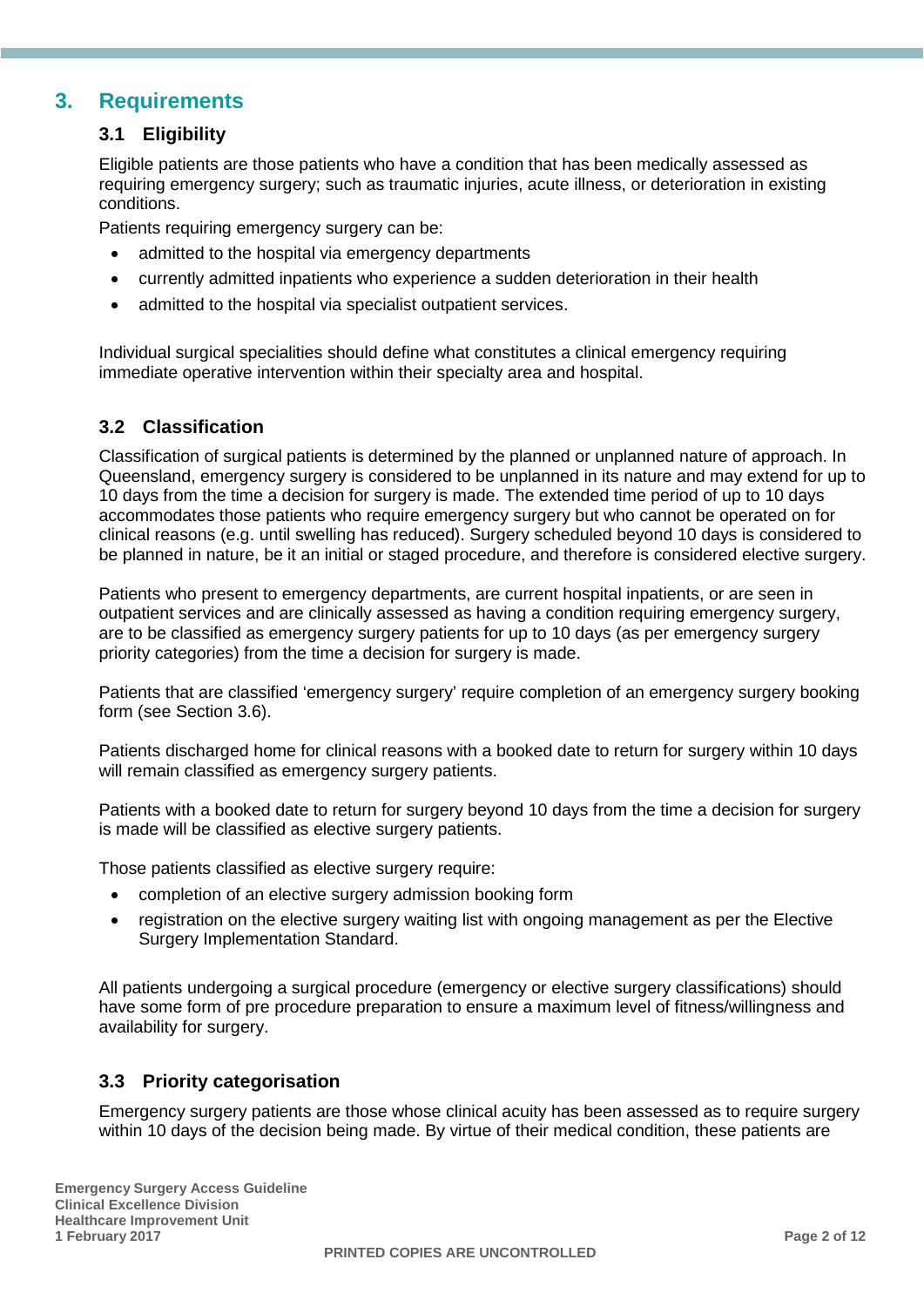often critically ill, clinically complex and highly vulnerable and need to be prioritised for surgery ahead of patients scheduled for elective surgery where clinically indicated.

To differentiate urgency, patients who require emergency surgery are to be assigned a priority category appropriate to the patient and their clinical situation, without influence by the perceived or actual availability of resources. The clinical situation is to take into consideration the patient's presenting medical condition and comorbidities, associated urgency for surgical intervention and potential ramifications of any delay.

A decision to operate after hours (22:00hrs – 08:00hrs) should be based on consideration of the magnitude of clinical risk to patient survival and well-being if that operation is not performed urgently.

| <b>Priority</b>   | <b>Clinical descriptor / Physiological status</b><br>Time frame                                                                                                                                                                                                               |             |  |
|-------------------|-------------------------------------------------------------------------------------------------------------------------------------------------------------------------------------------------------------------------------------------------------------------------------|-------------|--|
| <b>Categories</b> |                                                                                                                                                                                                                                                                               |             |  |
| A                 | Immediate: Patient is in immediate risk of loss of life or<br>loss of limb, shocked or moribund. The patient may or<br>may not be responding to resuscitation measures.<br>Requires a theatre to be made available immediately.                                               | <1 hour     |  |
| B                 | Critical: Patient is physiologically stable but there is<br>immediate risk to organ survival or systemic<br>decompensation or the surgical problem may undergo<br>significant deterioration if left untreated. Requires next<br>available emergency or non-emergency theatre. | <4 hours    |  |
| C                 | Priority: Patient's condition is stable but the surgical<br>problem may undergo significant deterioration if left<br>untreated.                                                                                                                                               | <24 hours   |  |
| D                 | Non critical: Patient is admitted to hospital as an<br>inpatient and scheduled for emergency surgery within<br>10 days of the decision for surgery being made                                                                                                                 | $< 10$ days |  |
| Е                 | Non critical: Patient is sent home to return for scheduled<br>emergency surgery within 10 days of the decision for<br>surgery being made                                                                                                                                      | $<$ 10 days |  |

Queensland emergency surgery priority categories

Patients that are allocated a date for surgery beyond 10 days from the time the decision is made are to be categorised as elective surgery category 1-3:

- Category 1 procedures that are clinically indicated within 30 days
- Category 2 procedures that are clinically indicated within 90 days
- Category 3 procedures that are clinically indicated within 365 days

Priority categories are to be assigned by senior medical staff, that being the treating specialist or surgical registrar, prior to the patient being registered on the operating theatre information management system. In regional and rural or remote facilities, the equivalent senior medical staff would be the most senior medical officer available or on call.

If there is any uncertainty of the appropriate priority category for the patient's clinical condition, the surgical registrar, or equivalent, is to discuss any issues or concerns with the relevant specialist surgeon or specialist anaesthetist.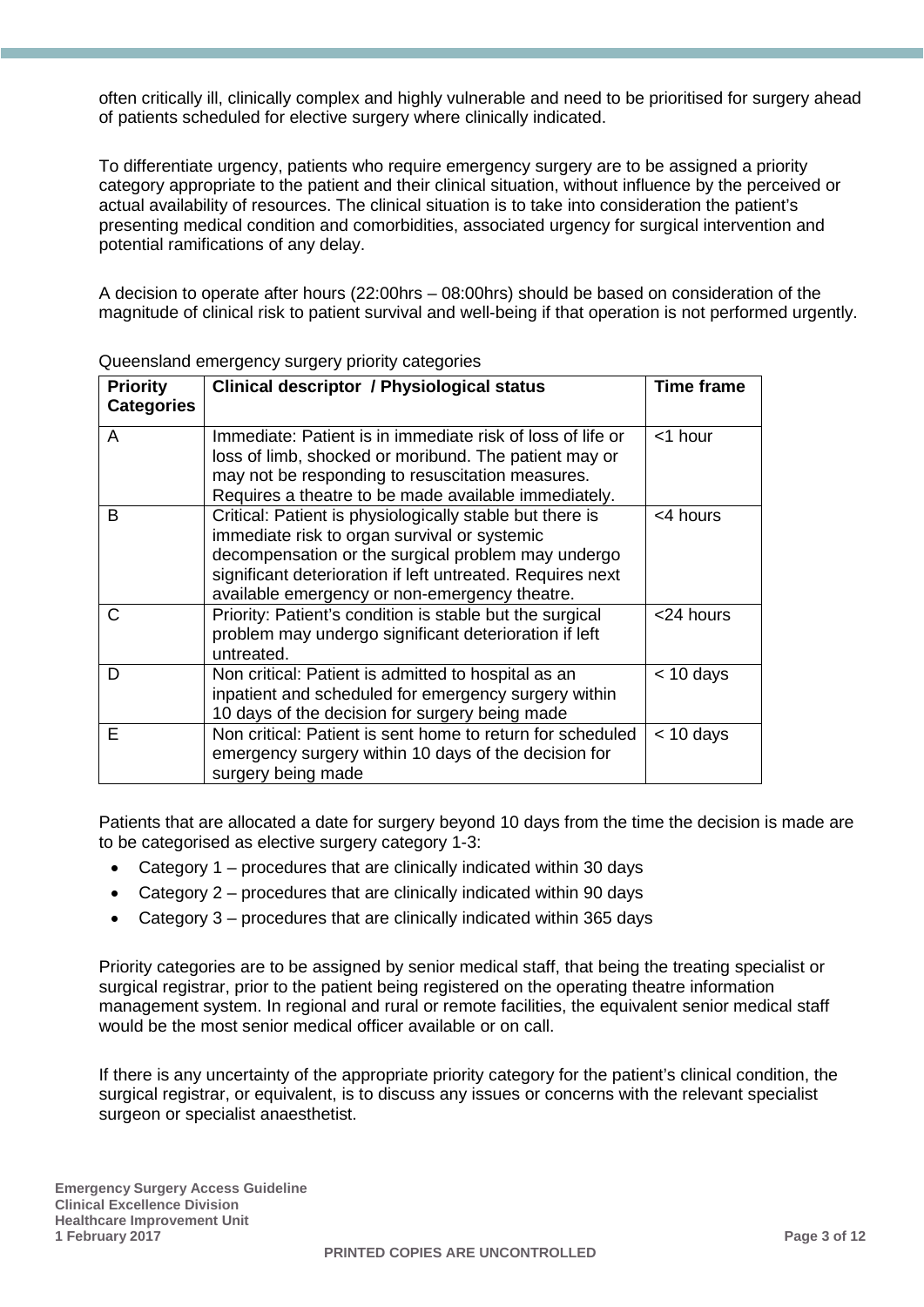Patients prioritised to category D and E should have their surgery performed within safe operating hours (08:00hrs – 22:00hrs) wherever it is clinically appropriate to do so.

For Category E patients, the need for further pre admission review/s and pre admission clinic attendance should be considered and coordinated as required.

Patients within a category whose surgery has been delayed beyond the respective time frame should be prioritised for theatre ahead of patients in the same category that are waiting in time.

#### **Red Blanket Procedure**

The Red Blanket procedure was developed for and applies specifically to trauma patients. While the procedure applies only to trauma under this guideline, HHSs with a Red Blanket policy or procedure are able to extend application to other locally determined clinical conditions at their own discretion as the HHS considers appropriate.

A 'Red Blanket' procedure is activated to coordinate the rapid unimpeded transfer of a non-responsive trauma patient with haemodynamic instability to the operating theatre for immediate surgical management of suspected uncontrollable bleeding.

Red Blanket procedures are incorporated under priority category A, <1 hour and can be reported separately within defined parameters as required.

Red Blanket patients can be transferred to the operating theatre from emergency departments or directly from helipads, under the care and direction of the accepting specialist surgeon and emergency department clinical staff, bypassing usual hospital rules.

Each HHS providing a Red Blanket emergency surgery response for trauma patients should develop a local procedure to ensure clarity of patient eligibility, roles and processes.

If Red Blanket activation is thought to have been made inappropriately, the case should be referred to the Director of Surgery for review and action as appropriate.

#### **3.4 Access to emergency surgery**

Access to publically funded emergency surgery occurs:

- via HHS emergency departments
- via HHS inpatient wards/units
- via HHS specialist outpatient services.

If emergency surgery is a key component of a hospitals core business it needs to be managed according to a hospitals capability to provide the required service. The responsibility of HHSs to provide emergency surgery is determined by:

- self-assessed surgical service capability (as defined by Queensland Health's Clinical Services Capability Framework - CSCF)
- the volume and type of surgical activity that a HHS can provide
- availability of medical staff with admitting and operating rights for the hospital.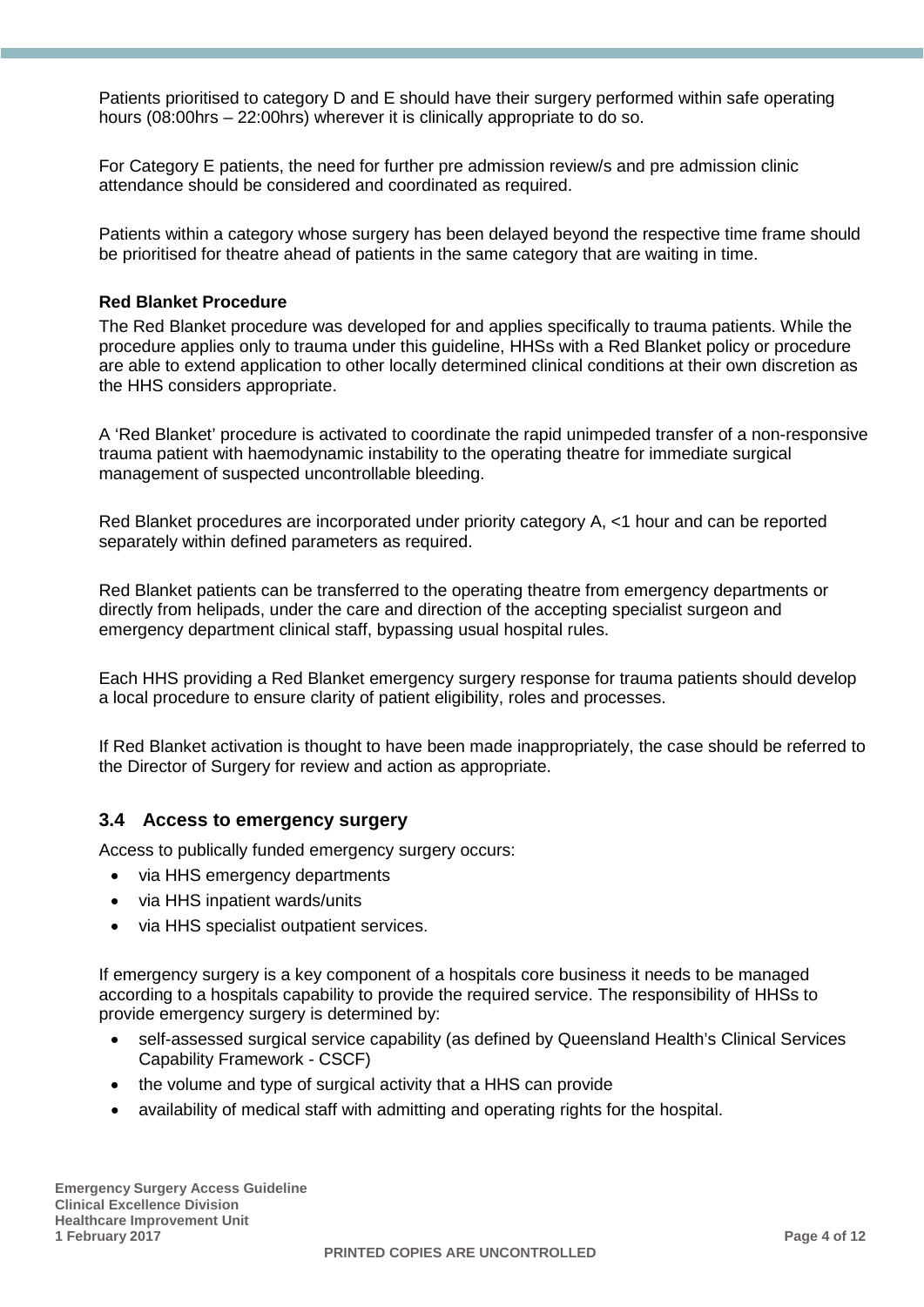Facilities that have the capability and do provide emergency surgery services should:

- ensure emergency surgery services are available onsite or accessible (as per CSCF) 24 hours a day every day of the year
- perform emergency surgery within safe operating hours wherever it is clinically appropriate to do so (08:00hrs – 22:00hrs)
- ensure medical staff rostered for emergency surgery have flexible duty arrangements that enable availability at short notice (30 minutes) and minimal elective surgery operating responsibilities the morning following an overnight roster (dependent on facility profile).

Where a facility does not have the capability to provide an emergency surgery service, or a patient's condition cannot be managed by the clinicians in the receiving facility, Queensland Health interhospital transfer/retrieval protocols and local escalation processes need to be initiated and adhered to, to effect safe and expedited transport to an appropriate facility for care.

Supporting service requirements for emergency surgery include on-site or access to:

- operating theatre/s
- senior surgical and anaesthetic staff
- senior nursing staff
- senior radiology
- pathology
- critical care facilities
- sterilisation services

It is the responsibility of each HHS to determine local access models, solutions and delegations that meet local need and capacity and enhance access (e.g. dedicated emergency and/or specialty emergency theatres, Acute Surgical Units).

Dedicated emergency theatres should be considered where demand/caseloads are high:

- 30% or more emergency cases wait longer than the recommended time for surgery
- 30% or more emergency theatres run over time (after 2200hours)
- 2 or more emergency lists are required per day to meet demand.

Facilities with a dedicated trauma surgery team should not reallocate team members to support elective activity unless agreed to by the trauma consultant for that day. If this is agreed, the circumstances should be documented according to standard local operational processes.

The Department of Health (DoH) will build tools to monitor emergency surgery activity and performance which will support local assessment of a services capability to meet the needs of the HHS population.

#### **3.5 Scheduling emergency surgery**

Critically ill patients need to be be prioritised for surgery before non-critical or elective surgery patients.

All patients, including current inpatients, which are assessed as requiring emergency surgery, should be placed on the emergency board/list rather than the elective surgery (Category1) list. However, to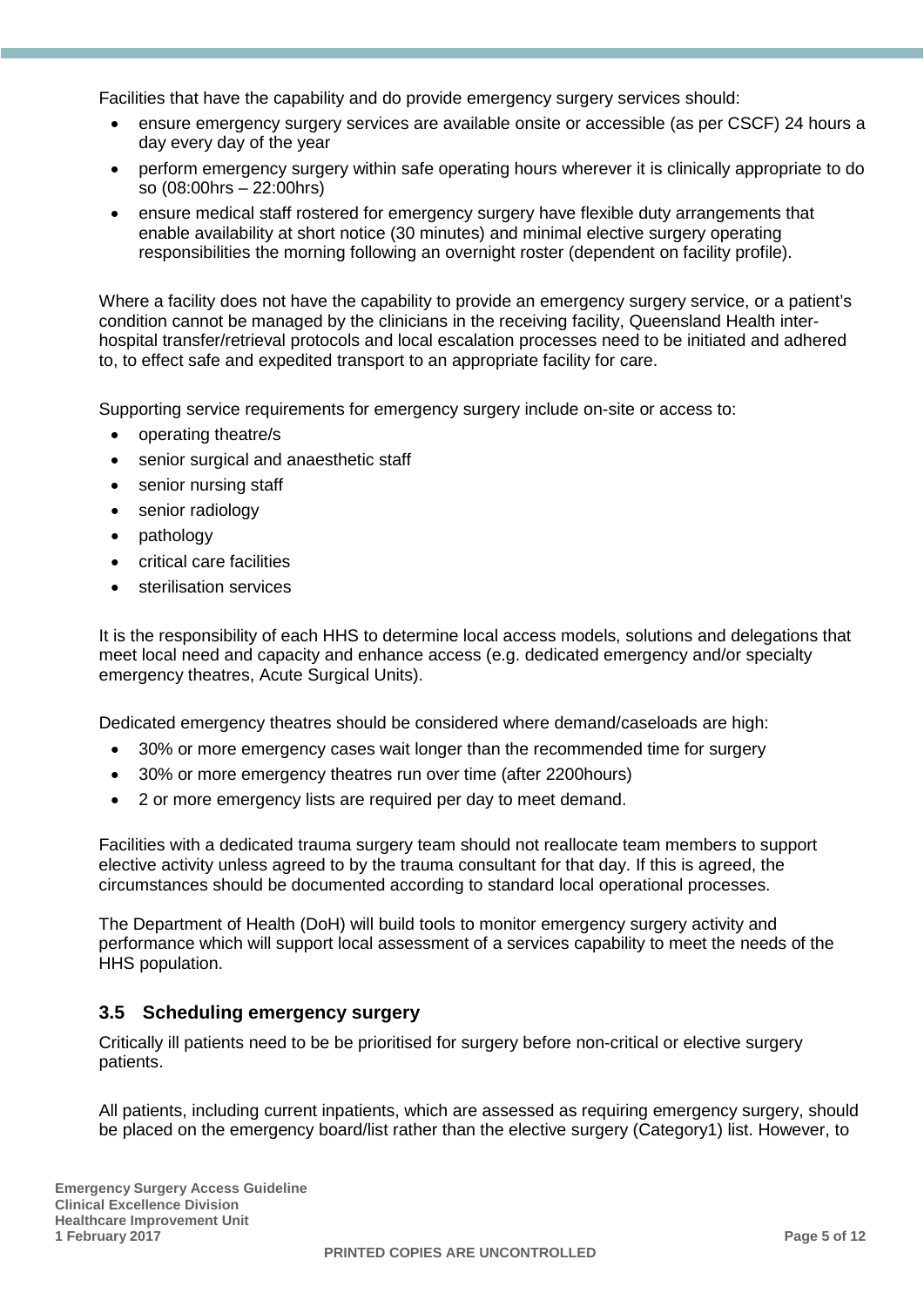ensure operating theatres are used optimally, any unused elective surgery session time should be allocated to emergency cases on a clinical priority basis.

When clinically appropriate, trauma cases should be allocated to an in-hours emergency theatre list or the next most appropriate surgical in-hours list.

All emergency surgery patients require an emergency surgery booking form to be completed and to be registered in the operating theatre information management system.

To ensure accurate calculation of priority category timeframes, the date and time the decision for surgery is made should be documented on the emergency surgery booking form. Consistent and appropriate processes for monitoring category breach times using the operating room management information system should be established; to reflect emergency surgery waiting times calculated for each priority code from the time a decision for emergency surgery is made to the procedure start time.

The specialist surgeon and specialist anaesthetist are required to be informed and available at the time surgery is scheduled to commence. In the instance that the specialist surgeon allocated to the emergency surgery list is not available, a specialist surgeon allocated to an elective surgery list may be required to perform or supervise the surgery. The decision to proceed with this plan is only made following discussion and agreement between the specialist surgeons concerned.

Radiology should be notified of requests for services and specific medical imaging equipment at the time the decision for surgery is made.

Communication processes between theatre and radiology should be clearly identified to ensure radiology services are provided with the greatest amount of time to organise and allocate staff and equipment to theatre services to ensure emergency surgery commences on time.

Patient flow managers and/or bed managers should be informed to coordinate and secure availability of the most appropriate post-operative bed for the patient.

The need for specialty unit care (e.g. critical care units) should be considered for each emergency surgery case and where indicated, communication between the specialist surgeon, specialist anaesthetist and specialty unit consultant should occur pre and post-operatively.

Where there is conflict regarding surgical priorities (assigned code, list placement), or the emergency surgery theatre board/list is oversubscribed, the specialist surgeon and specialist anaesthetist concerned and the theatre shift coordinator, are to discuss and decide on a plan to resolve the issue/s. Where resolution cannot be reached, the issue should be escalated to Departmental heads/Directors.

All facilities providing emergency surgery should have locally determined escalation processes in place to support decision making and accountability with respect to managing demand: resource capacity, case prioritisation, cancellations/delays, theatre over runs, team communication, clinical supervision and conflicts.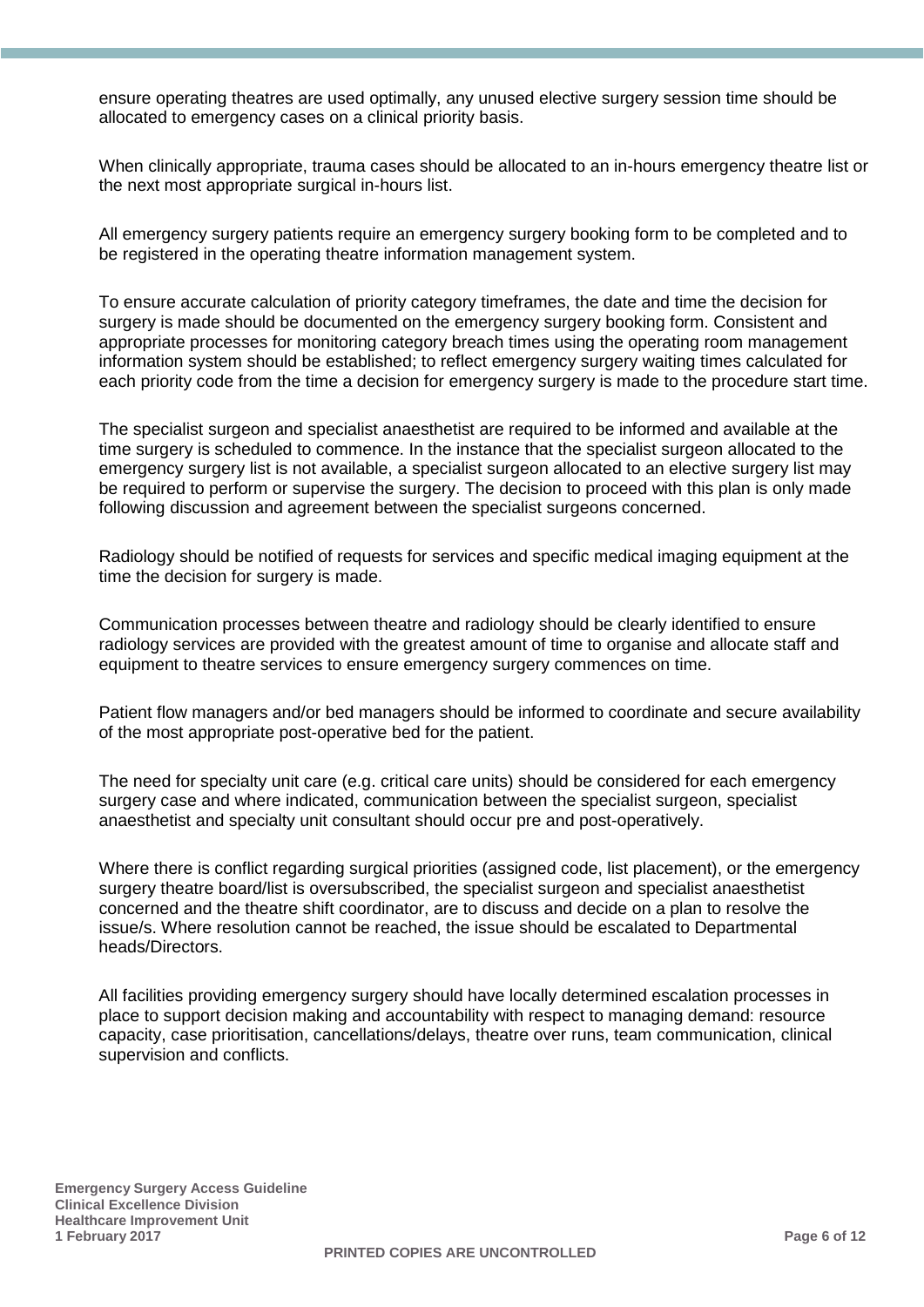#### **3.6 Booking form**

Once a decision is made by the specialist surgeon to proceed with emergency surgery, a valid emergency surgery booking form is required to be completed by the specialist surgeon or surgical registrar. The following information should be included at minimum:

- patient identification details
- patient contact details
- patient consent
- priority category
- date/time of decision for surgery
- requested date/time for surgery
- procedure details
- specific equipment required
- medical imaging notification
- specialist surgeon name and contact details
- specialist surgeon or surgical registrar authorisation
- specialist surgeon availability operating, supervising
- critical care unit bed required.

Red Blanket cases are an exception to these requirements with documentation able to be completed during or post-operatively.

Incomplete forms cannot be processed which may result in delays to patient bookings. If an incomplete emergency surgery booking form is received, the theatre shift coordinator or equivalent clinical delegate will need to contact the treating specialist or surgical registrar to complete the booking details.

Information from the emergency surgery booking form is to be entered into the HHS operating theatre information management system to:

- create the operation booking request which in turn enables prioritised scheduling of emergency cases
- form the basis of the operation record.

Procedures undertaken during theatre that are additional or an alternative to the anticipated procedure are to be entered and/or updated in the operation record within the operating theatre information management system during surgery.

#### **3.7 Emergency surgery board/list**

Emergency surgery patients will be booked on the emergency surgery board/list when the decision for surgery is made and a booking form has been received. The order of bookings will be based upon the patients designated priority category and thereafter by the time of booking. The allocation of emergency surgery patients to theatres is the responsibility of operating theatre staff.

Emergency surgery patients scheduled for surgery within 10 days from the time of booking will be placed on the emergency surgery board/list by the specialist anaesthetist, theatre shift coordinator, or bookings officer. The administrative management of Category E patients once scheduled is to be determined by individual HHSs.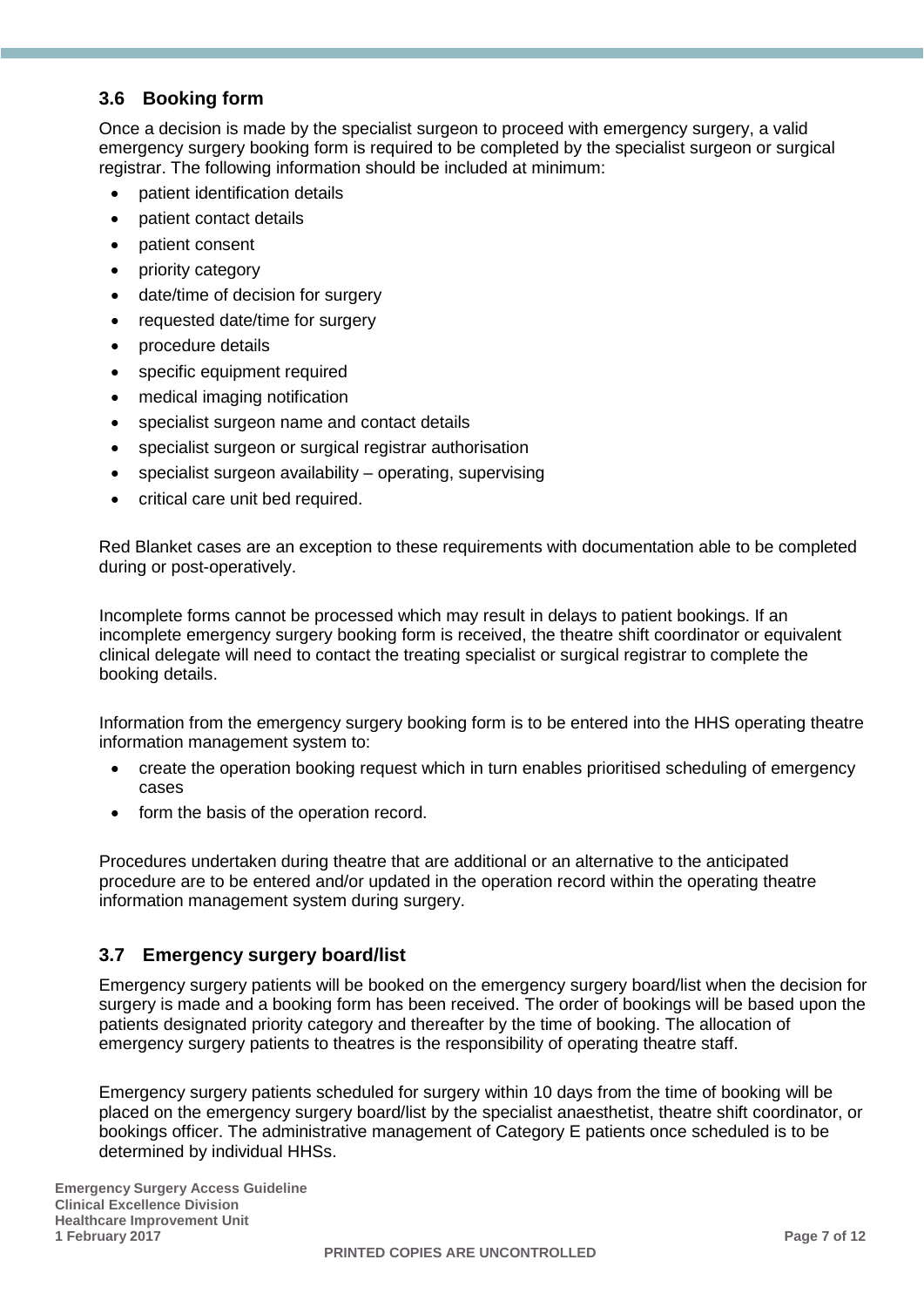As outlined in section 3.3, patients scheduled for surgery in excess of 10 days from the time of booking will be placed on the elective surgery waitlist and assigned urgency category 1 - 3. The ongoing management of these patients will be under the remit of the elective surgery coordinator and as per the Elective Surgery Implementation Standard.

Where clinically appropriate, every attempt to avoid patients being operated on out of safe operating hours should be exhausted.

#### **3.8 Patient consent**

A valid Queensland Health consent form signed by the relevant specialist/s or surgical registrar and the patient or their legal guardian, or verbal informed consent, is to be obtained from the patient or their legal guardian wherever possible, and a notation made in the patient's medical record. Where required (e.g. semi-urgent or mental health cases), advice can be sought from the Office of the Public Guardian (Phone: 1300 7103 624).

In circumstances where it is only practical to obtain verbal informed consent for surgery, the following processes are to be followed:

- The 'verbal informed consent' box on the emergency surgery booking form is to be completed by the specialist/s or surgical registrar who obtained verbal informed consent from the patient or their legal guardian, signed and dated.
- A notation is to be made in the patient's medical record, documenting the verbal informed consent process.

If emergency surgery booking forms are submitted without evidence of informed consent, i.e. a notation on the booking form, the theatre shift coordinator or equivalent clinical delegate is to contact the treating specialist or surgical registrar to verify consent. Substantiating documentation (consent form, chart entry) is to be sighted by the receiving theatre nurse on the patient's arrival to theatre.

In circumstances where the urgency of the patient's condition (including children) necessitates rapid transfer to the operating theatre, legislation permits 'urgent healthcare' to be provided without consent from the patient or a substitute decision-maker, when a health practitioner (specialist/s or surgical registrar) reasonably considers the patient lacks the capacity to decide, and the healthcare needs to be carried out urgently to meet imminent risk to life or health or prevent significant pain or distress (*Guardianship and Administration Act 2000 (Qld)* and *Criminal Code Act 1899*).

Where the patient is a child or young person, health practitioners are expected to make reasonable attempts (considering the circumstances and time permitting) to obtain consent from the child or young person (if they are considered to be sufficiently mature to have capacity to provide consent (Gillick competent) and/or from someone with parental decision-making responsibility (*Queensland Health Guide to Informed Decision-making in Healthcare, 2012*).

The treating health practitioner (specialist/s or surgical registrar) is to document that consent was not obtained and the details of each of the criteria under which they have provided the urgent healthcare fully, including reasons, in the patient's medical record including:

- The condition being treated
- The consequence of delaying treatment
- The names of people involved in the decision making.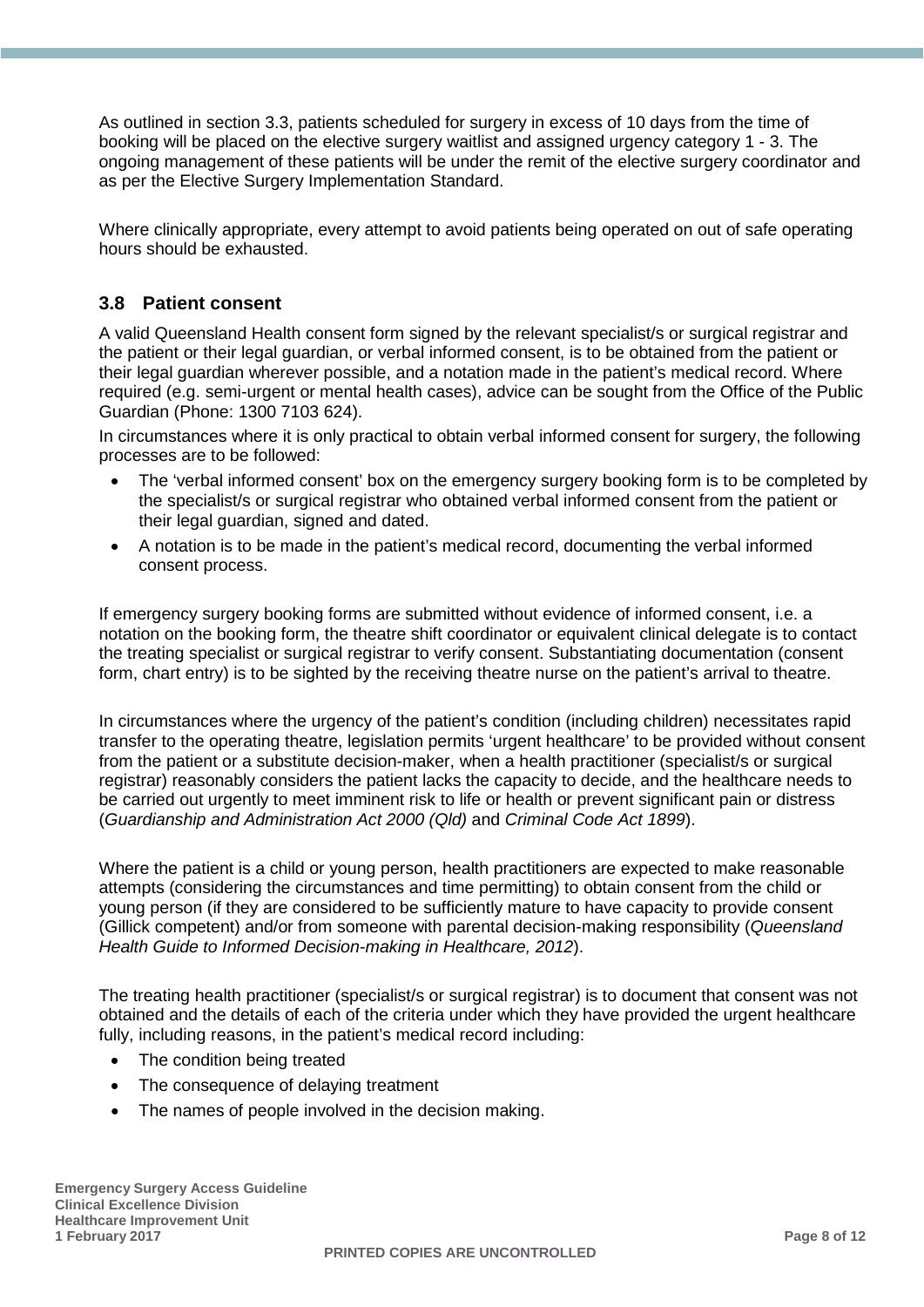#### **3.9 Orthopaedic emergencies (orthotrauma)**

Orthopaedic emergency surgery is subject to the same requirements, classification and categorisation criteria as all other surgical specialty services under the scope of this guideline.

Orthopaedic trauma patients requiring delayed and/or multiple subsequent surgeries for a period of up to 10 days due to swelling or other clinical reasons will be classified as emergency surgery.

Surgery that requires a delay for a period of greater than 10 days due to swelling or other clinical reasons, or is part of a staged surgical regimen, should be classified as elective surgery given the planned nature of the surgical approach.

Patients requiring multiple procedures will require assessment by the treating specialist to determine the order in which procedures are to be performed and register the patient on an elective surgery waiting list as *Not Ready for Surgery – staged.*

Where there are clinical best practice time frames for specific procedures (e.g. fractured NOF), individualised performance reports for defined parameters can be generated as required.

A dedicated orthopaedic emergency theatre should be considered in facilities where workload indicates sufficient demand:

- orthopaedics comprises >50% of the emergency surgery workload
- emergency surgery lists consistently run over time
- elective surgery lists are cancelled for emergency cases >30% of the time.

Dedicated emergency orthopaedic theatre lists should not be used for elective orthopaedic surgery. Any residual capacity on an emergency orthopaedic list should be used for other patients on the emergency surgery board/list.

Where an emergency orthopaedic theatre list is at capacity, a general emergency surgery list (or equivalent) should be used, according to patient priority, for residual orthopaedic emergency surgery patients.

Orthopaedic emergency surgery lists may be interrupted to accommodate a more clinically urgent patient as determined by the specialist anaesthetist or theatre shift coordinator.

#### **3.10 Cancellations**

#### *Elective surgery*

Hospital-initiated cancellations are defined as any rescheduling of a patient's surgery booking date, for a reason that is related to the hospital's inability to proceed with the surgery. Emergency surgery cases will inevitably interrupt elective surgery lists resulting in the cancellation of cases some of the time. When this occurs:

- the theatre shift coordinator will review which list is most suitable to be interrupted to accommodate the emergency case and notify the affected elective surgery team, elective surgery coordinator, patient flow/bed manager and relevant units of cancellations as soon as possible
- the decision making process regarding the interruption of an elective surgery list will take into consideration: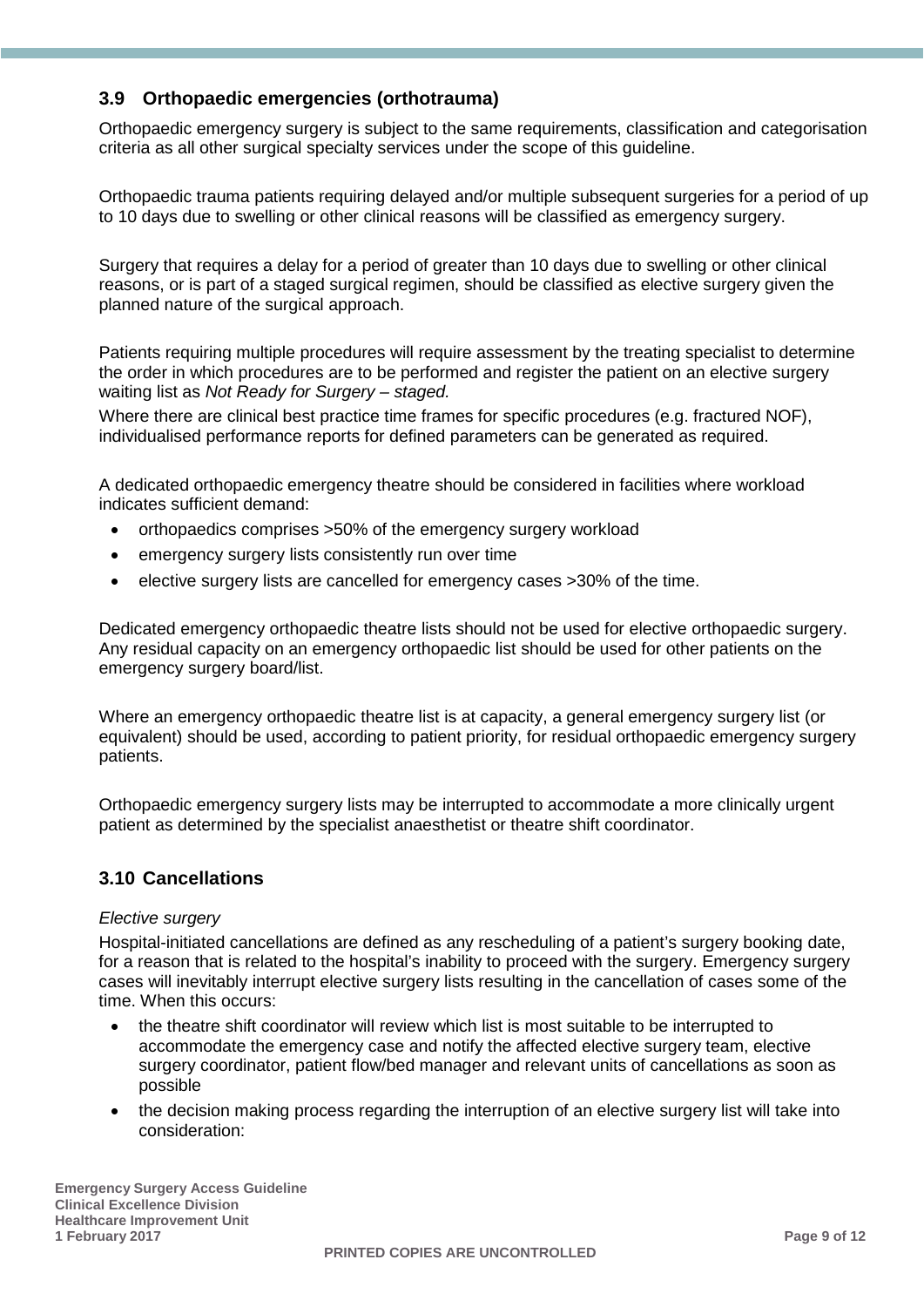- $\circ$  the urgency category of the patients on the elective surgery list (category 1 patients should not be cancelled)
- o number of prior cancellations
- o level of disruption to patients
- the specialist surgeon allocated to the emergency surgery case will discuss the situation with the specialist surgeon responsible for the affected theatre list as soon as possible
- HHSs will have locally determined escalation processes in place to support decision making related to elective surgery and emergency surgery cancellations
- cancellation codes are to be applied and entered into the operating theatre information system
- the management of elective surgery cancellations is to occur as per the process outlined in the Elective Surgery Implementation Standard.

#### *Emergency surgery*

Emergency surgery cases will inevitably interrupt emergency surgery lists by virtue of urgency and prioritisation resulting in the postponement of scheduled emergency cases. When this occurs:

- cancellation codes are to be applied and entered into the operating theatre information system
- the postponed case will be allocated to the next available place on the emergency theatre list in accordance with the assigned priority category
- any conflict regarding surgical priorities (assigned code, list placement) will be discussed between the specialist surgeon and specialist anaesthetist concerned, and the theatre shift coordinator, to decide on a plan to resolve the issue/s. Where resolution of conflict cannot be achieved, a locally determined escalation process is to be enacted
- patients cancelled with a rescheduled date that falls beyond 10 days from the time of booking are to remain classified as emergency surgery patients (breach); they are not to be reclassified to elective surgery Category 1. The reason for the breach will be evident in the cancellation code.

In the instance where a Category E patient (planned return for surgery within 10 days) initiates a cancellation of their surgery, Cancellation code 11 (Patient requested to be removed) or 13 (Patient cancelled booking) is to be applied and entered into the operating theatre information system.

#### **3.11 Role of the specialist / consultant**

Specialists are critical to achieving optimal surgical safety and clinical outcomes for patients requiring emergency surgery, and for the development and training of surgical registrars as they progress to independent operating.

The specialist should:

- lead the local model of care for emergency surgery
- lead the diagnostic work up of patients requiring emergency surgery
- delegate patients/cases to the most appropriate surgical specialty, most appropriate specialist, or surgical registrar
- endorse locally developed criteria for a clinical risk escalation process for registrars
- lead communication with patients and families/friends.

Specialist anaesthetists are responsible, in liaison with theatre shift coordinators, for organisation and patient prioritisation on emergency surgery theatre lists/sessions.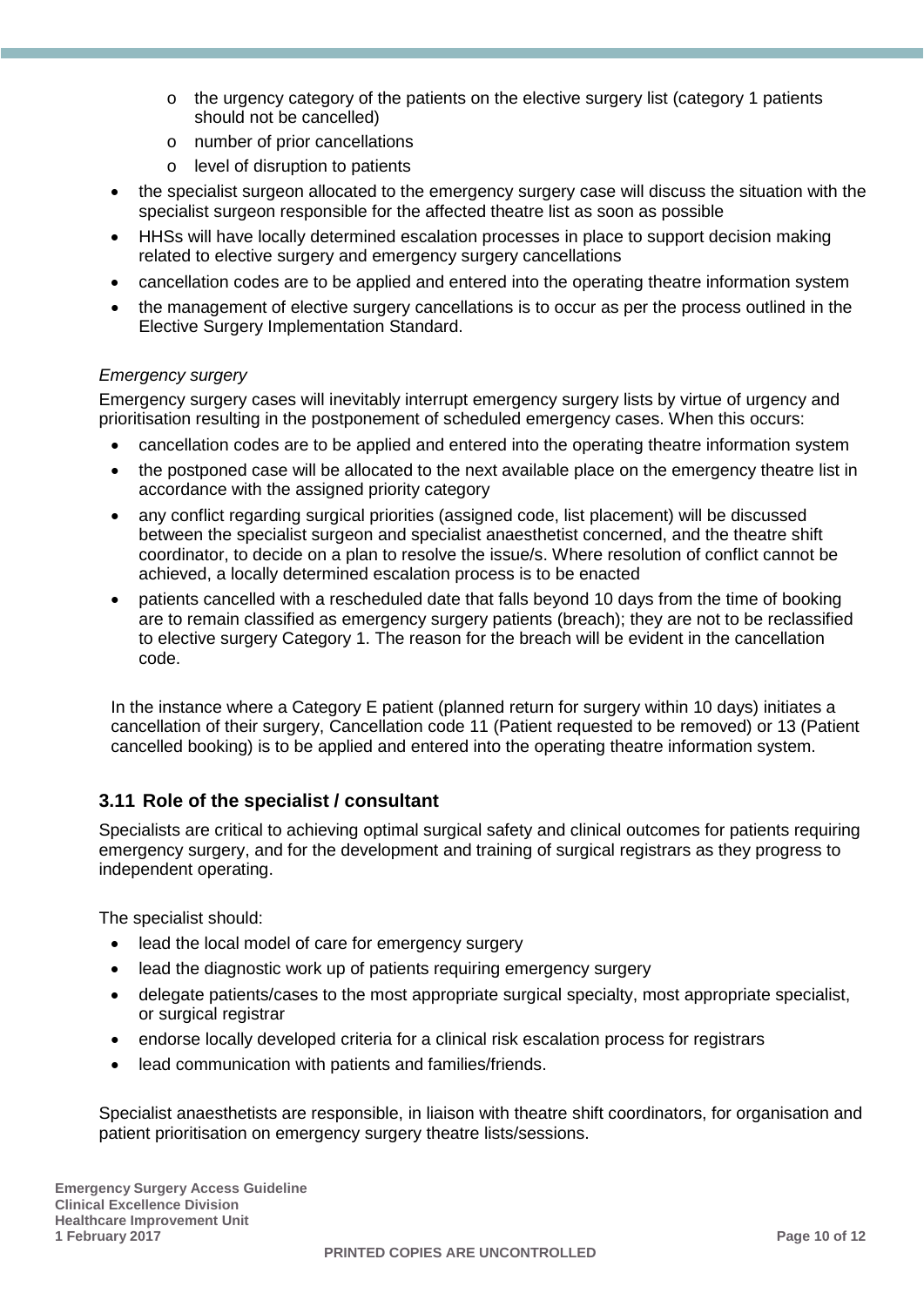Emergency surgery lists/sessions are to be allocated to, supervised, and where clinically appropriate (critical and high risk patients) performed by, specialist surgeons.

Critically ill and high risk patients are to be operated on by or under the direct supervision of a specialist surgeon and specialist anaesthetist.

Surgical registrars and trainees need to be provided with opportunity to perform emergency surgery under the direct on-site supervision of specialist surgeons. It is essential that there is a balance brought between maximising opportunity for surgical registrars and trainees to acquire experience and competencies performing emergency surgery; safe surgical care for optimal patient outcome; and the need to cover emergency surgery rosters.

Where appropriate (as determined by facility profile), specialist surgeons should not be allocated to an elective surgery list the morning following an emergency roster allocation and should not be concurrently allocated to an emergency and an elective surgery list.

Larger facilities with a regularly high throughput of emergency cases should quarantine specialist surgeons to emergency lists, freeing them of all other commitments. Smaller facilities, or facilities with a low emergency surgery throughput, should roster specialist surgeons to emergency lists with consideration given to balancing this with scheduled responsibilities (e.g. non-theatre work when rostered for emergency surgery).

### **4. Aboriginal and Torres Strait Islander considerations**

Queensland public hospital services and staff recognise and commit to the respect, understanding and application of Aboriginal and Torres Strait Islander cultural values, principles, differences and needs when caring for Aboriginal or Torres Strait Islander patients.

Each individual HHS is responsible for achieving successful provision of culturally appropriate services to and with Aboriginal and Torres Strait Islander individuals and their communities within the respective HHS catchment.

Equally, the respect and acknowledgement extended to Aboriginal and Torres Strait Islander people will be extended to all peoples, irrespective of ethnic background or membership of community group.

#### **5. Supporting documents**

- Emergency Surgery, Metadata Online Registry (METeOR), Australian Institute of Health and Welfare [http://meteor.aihw.gov.au/content/index.phtml/itemId/10341210\)](http://meteor.aihw.gov.au/content/index.phtml/itemId/534125)
- Patient Centred Emergency Access Health Service Directive
- Guide to Informed Decision-making in Healthcare, 2012, Queensland Health
- Guardianship and Administration Act 2000 (Qld)
- Criminal Code Act 1899
- Queensland Health Elective Surgery Implementation Standard